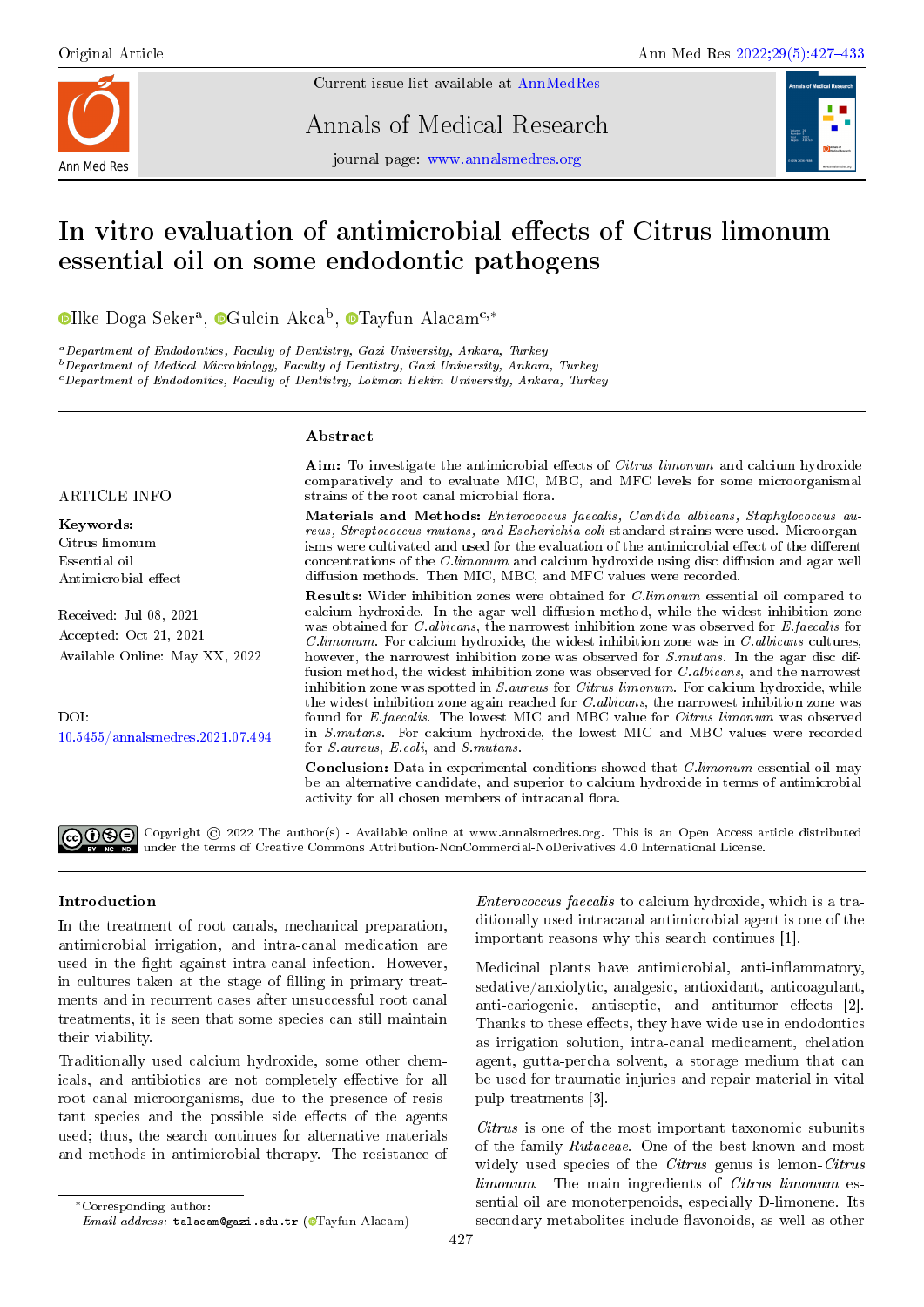compounds such as phenolic acids, coumarins, carboxylic acids, amino acids, and vitamins. Citrus limonum essential oil is classified as safe by the American food and Drug Administration (FDA) [4]. Anticancer, antioxidant, antiinflammatory, antibacterial, antifungal, antiviral, antiallergic, hepatoregenerative, antidiabetic, and antiobesity effects have been reported for essential oils obtained from a lemon. It is also known to have effects on the cardiovascular, respiratory, nervous, and skeletal systems. In particular, its anti-inflammatory, antibacterial, antiviral, and antifungal effects are associated with the main compound of D-limonene [5].

Citrus limonum has a wide variety of uses. It is being researched as a natural preservative, especially in the food industry, where it is important to combat microorganisms. Studies on various microorganisms have obtained results that support Citrus limonum as a natural antimicrobial agent [6, 7].

The retreatment requires the complete removal from root canal space of the filling material, usually made by the association of gutta-percha and some endodontic cement [8]. The effectiveness of this procedure is guaranteed by the removal of the total amount of the sealer and the guttapercha from an inadequately shaped and filled root canal system because it is critical for uncovering remnants of necrotic tissue or bacteria, and they have to be exposed to a more efficient chemo-mechanical disinfection procedure [1]. Organic solvents have to be applied during retreatment to reduce the resistance of filling materials inside the root canal, thus facilitating their removal [9]. Different chemical solvents are available on the market, and they can dissolve obturation materials in different ways. The success of non-surgical endodontic retreatment is related to the complete removal of filling materials from the root canal system because the presence of residual filling material in a root canal may result in retreatment failure. Many techniques, instruments, and substances have been employed aiming to remove gutta-percha. The use of hand instruments either without or with solvents is emphasized because the latter decreases the risks of damaging the tooth structure during the gutta-percha removal [10]. Among the chemical solvents, xylene, eucalyptol, orange oil, and chloroform have been some of the options more commonly employed [8]. The orange oil solvent is traditionally used for the cleansing and removal of types of cement, pastes, impression materials from instruments, mixing plates, devices, patient skin, and tissues, etc., but it is widely indicated as a solvent during endodontic retreatments. Orange oil was found to be more biocompatible than eucalyptol, xylol, chloroform, and halothane [11]. Orange oil solvent efficiency was found similar to chloroform, so it is recommended as a suitable alternative to this product. This facilitates chemo-mechanical preparation, and the irrigating solutions can access all ramifications of the entire root canal system during retreatment by decreasing of the residual microbial population [12]. Thus,  $citrus$  oil has discrete effectiveness of antimicrobial, antioxidant, anti-inflammatory activity, and solvent action on remnants of gutta-percha in endodontic retreatment. Given the association of Enterococcus faecalis in cases of chronic failure in endodontically treated teeth, a medica-



Figure 1. The flowchart of the methodology

tion specifically for this species may be of value.

This study aimed to compare the antimicrobial effect of Citrus limonum essential oil with calcium hydroxide against some endodontic pathogens including Enterococcus faecalis determining the minimum inhibitory and minimum bactericidal/fungicidal concentrations for effective use. Our study hypothesizes that Citrus limonum, a biocompatible natural product, can be an alternative to intracanal medicaments thanks to its both solvent and antimicrobial effects.

## Material and Methods

Ethics committee approval was obtained from the Gazi University Faculty of Dentistry Clinical Research Ethics Committee with decision number 21071282-050.99/06, dated  $12/03/2020$ , for this study.

The flowchart of the methodology is shown in Figure 1.

Citrus limonum essential oil (Art de Huile /Arin deep Ltd. Co, Istanbul, Turkey; Table 1, 2), calcium hydroxide powder (Merck KGaA, Darmstadt, Germany), distilled water, and sterile saline were used.

Calcium hydroxide was prepared by mixing 0.0536 g of calcium hydroxide powder with 0.0744 mL of distilled water  $[13]$ .

## Microbiological procedures

Test microorganisms and growth conditions

As test microorganisms, Staphylococcus aureus (ATCC 25923, S. aureus), Enterococcus faecalis (ATCC 29212, E. faecalis), Escherichia coli (ATCC 25922, E. coli), Candida albicans (ATCC 90028, C. albicans), and Streptococcus mutans (ATCC 25175, S. mutans) strains were used in this study. S. aureus was cultured on 5% sheep blood agar (Orbak, Ankara, Turkey); E. faecalis was cultured on trypticase soy agar (TSA, Merck, KGaA, Darmstadt, Germany); E. coli was grown on brain heart infusion agar (BHIA, Merck, Germany), and C. albicans were cultured on Sabourraud dextrose agar (SDA, Merck, KGaA, Darmstadt, Germany) at 37°C for 24–48 h aerobically. S. mutans were grown at trypticase soy agar (TSA, Merck,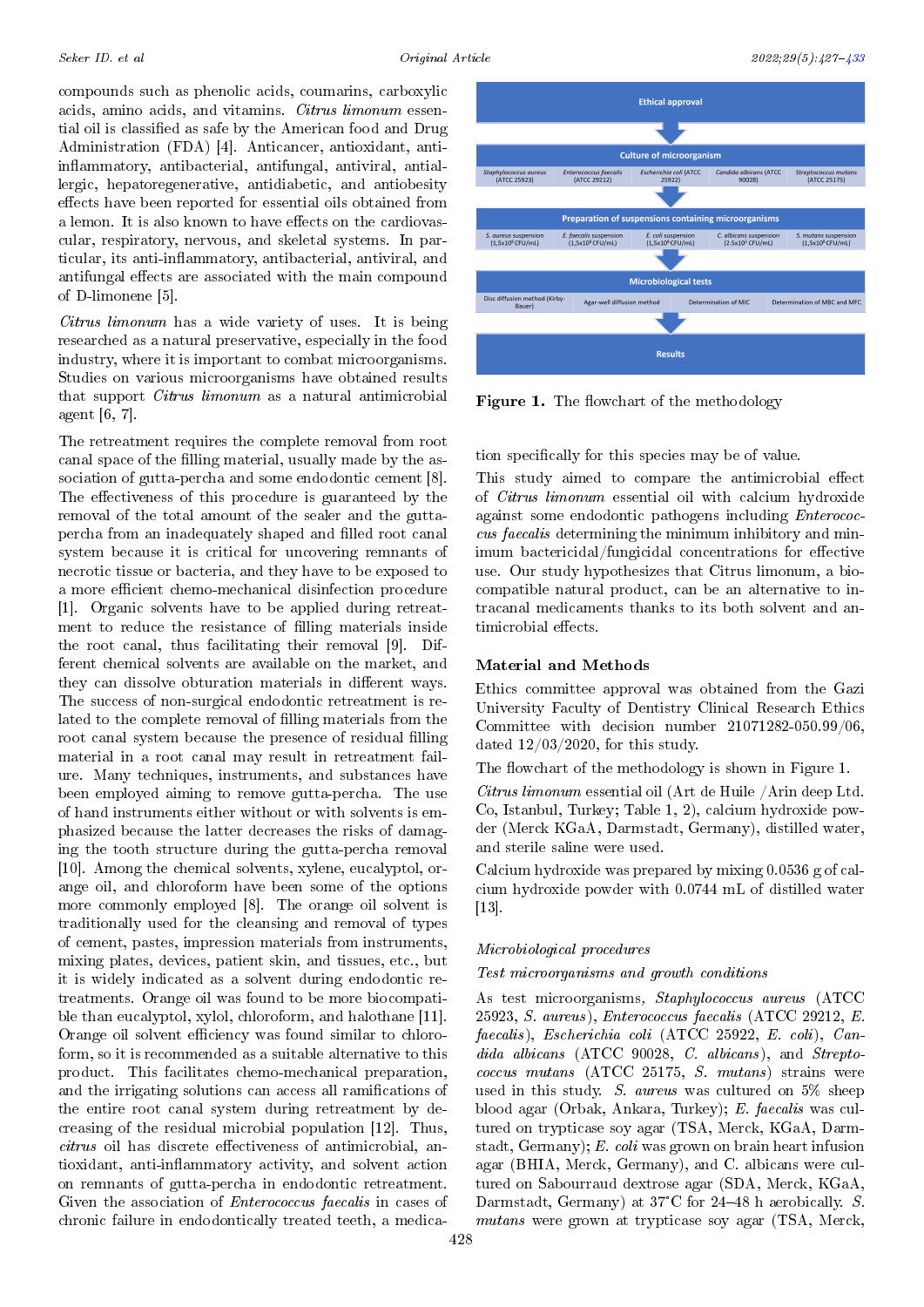## Table 1. Citrus limonum essential oil properties

| Product                                             |                                                    |  |
|-----------------------------------------------------|----------------------------------------------------|--|
| Description                                         | Small tree from 3 to 5 meters                      |  |
|                                                     | high belonging to the Rutaceae                     |  |
|                                                     | family, the lemon tree is an evergreen             |  |
|                                                     | with white flowers. Native from the                |  |
|                                                     | north of India it is cultivated in                 |  |
|                                                     | Australia, south of America, Oceania,              |  |
|                                                     | and around the Mediterranean.                      |  |
| Botanical name                                      | Citrus limonum                                     |  |
| Country of manufacturing                            | Italy                                              |  |
| Certifications                                      | EEC ORGANIC certified by                           |  |
|                                                     | <b>FR-BIO-01</b>                                   |  |
| Product Analytical Data                             |                                                    |  |
|                                                     | Raw material from                                  |  |
|                                                     | Organic Farming                                    |  |
| Organoleptic parameters<br>Colour                   |                                                    |  |
| Odor                                                | Light yellow to dark green<br>Lemon characteristic |  |
|                                                     |                                                    |  |
| Appearance                                          | Clear liquid, maybe cloudy with                    |  |
| lowering temperatures<br>Physicochemical parameters |                                                    |  |
| Density                                             | $0.850 - 0.858$ (at 20 °C (D20/20))                |  |
| Refractive Index                                    | 1.473 - 1.476 ( at 20 °C (ND20))                   |  |
| Optical rotation                                    | $57°$ to $66°$                                     |  |
| Screening 200 pesticides                            | Conforms                                           |  |
| <b>Flavour Inventories</b>                          |                                                    |  |
| <b>N°COE</b>                                        | 139                                                |  |
| $N$ <sup>o</sup> $FDA$                              | 182.20                                             |  |
| <b>N°FEMA</b>                                       | 2625                                               |  |
| <b>BelFrit</b>                                      | Yes                                                |  |
| Composition                                         |                                                    |  |
| <b>INCI Cosing</b>                                  | CITRUS LIMON PEEL OIL                              |  |
| <b>INCI PCPC</b>                                    | <b>CITRUS LIMON</b>                                |  |
|                                                     | (LEMON) PEEL OIL                                   |  |
| N°CAS EINECS                                        | 84929-31-7                                         |  |
| N°CAS TSCA                                          | 8008-56-8                                          |  |
| N°CAS EINECS                                        | 284-515-8                                          |  |
| Geographic Origin                                   | Italia                                             |  |
| Part of the plant                                   | Zest                                               |  |

KGaA, Darmstadt, Germany), supplemented with 5% sucrose at 37 °C for 24-48 h under 5%  $CO<sub>2</sub>$  microaerophilic conditions. Then freshly grown bacterial and fungal suspensions were prepared in the sterilized test tubes containing brain heart infusion broth for S. aureus, E. faecalis, E. coli, S. mutans, and Sabourraud dextrose broth  $(SDB, Merck, Germany)$  for *C. albicans.* The final concentrations of the bacterial strains were adjusted to  $1,5x10^8$  CFU/mL, and the final concentration of fungal suspension was adjusted to  $2.5x10^3$  CFU/mL according to the turbidity of 0.5 McFarland test standard. Additionally, the inoculums were adjusted according to their Optical density (OD450nm: 0,600) spectrophotometrically. For S. aureus and E. coli, Mueller Hinton agar (MHA, Merck, Germany), for C. albicans SDA, S. mutans, and E. faecalis trypticase soy agar was prepared, sterilized, and poured on the sterilized Petri plates at the equal amount of 20 mL.

#### Table 2. Citrus limonum essential oil components

| Component                                                                                                                                                                                                                                                                                                                                                                                              | %      |
|--------------------------------------------------------------------------------------------------------------------------------------------------------------------------------------------------------------------------------------------------------------------------------------------------------------------------------------------------------------------------------------------------------|--------|
| Limonene                                                                                                                                                                                                                                                                                                                                                                                               | 73.273 |
| $\alpha$ -Thujone / Sabinene                                                                                                                                                                                                                                                                                                                                                                           | 12.733 |
| $\gamma$ -Terpinene                                                                                                                                                                                                                                                                                                                                                                                    | 7.595  |
| $\alpha$ -Pinene                                                                                                                                                                                                                                                                                                                                                                                       | 1.957  |
| $\beta$ -Myrcene                                                                                                                                                                                                                                                                                                                                                                                       | 1.194  |
| Neral                                                                                                                                                                                                                                                                                                                                                                                                  | 0.949  |
| Cymene                                                                                                                                                                                                                                                                                                                                                                                                 | 0.675  |
| Geranial                                                                                                                                                                                                                                                                                                                                                                                               | 0.56   |
| Nerly acetate                                                                                                                                                                                                                                                                                                                                                                                          | 0.466  |
| Geranyl Acetate                                                                                                                                                                                                                                                                                                                                                                                        | 0.325  |
| $\alpha$ -Terpinol                                                                                                                                                                                                                                                                                                                                                                                     | 0.085  |
| $\alpha$ -Terpinene                                                                                                                                                                                                                                                                                                                                                                                    | 0.06   |
| Ocimene                                                                                                                                                                                                                                                                                                                                                                                                | 0.048  |
| Caryophyllene                                                                                                                                                                                                                                                                                                                                                                                          | 0.023  |
| Camphene                                                                                                                                                                                                                                                                                                                                                                                               | 0.022  |
| Fenchonce                                                                                                                                                                                                                                                                                                                                                                                              | 0.018  |
| $\beta$ -Bisabolene                                                                                                                                                                                                                                                                                                                                                                                    | 0.018  |
| $\mathcal{L}$ $\mathcal{L}$ at $\mathcal{L}$ $\mathcal{L}$ $\mathcal{L}$ $\mathcal{L}$ $\mathcal{L}$ $\mathcal{L}$ $\mathcal{L}$ $\mathcal{L}$ $\mathcal{L}$ $\mathcal{L}$ $\mathcal{L}$ $\mathcal{L}$ $\mathcal{L}$ $\mathcal{L}$ $\mathcal{L}$ $\mathcal{L}$ $\mathcal{L}$ $\mathcal{L}$ $\mathcal{L}$ $\mathcal{L}$ $\mathcal{L}$ $\mathcal{L}$ $\$<br>$1 - 1$<br>$\blacksquare$<br>$*$ 1. $*$ 1. 1 |        |

It is the analysis report of the Scientific and Technology Application and Research Center, Burdur Mehmet Akif Ersoy University. (Report date is 03.04.2018)

# $Disc\ diffusion\ method\ (Kirby-Bauer)$

One hundred µL amount of each bacterial and fungal suspension was spread onto the Petri dishes containing MHA for S. aureus and E. coli, SDA for C. albicans, and TSA for S. mutans and E. faecalis with a sterile cotton swab. Then sterile blank discs with 6 mm diameter were placed on the media plates, and 25 µL amount of 100% Citrus limonum essential oil sterile saline solution was put onto the discs. As a control, 0.0536 g amount of  $Ca(OH)_2$  powder was weighed and suspended in 0.0744 mL distilled water. Then the same amount of  $Ca(OH)_2$  was put onto the discs, too. They were put into the incubators aerobically for 24 hours and  $5\%$  CO<sub>2</sub> containing incubator microaerophilic conditions for 24-48 hours. After the incubation, bacterial and fungal growth inhibition around discs were examined, and the diameter of the inhibition zones was measured with a digital caliper (Mitutoyo, SP, Brazil) by an independent observer. Tests were performed in duplicate for each test strain, and the arithmetic mean numbers of the inhibition zone diameters were calculated for the graphical aspects. Data were recorded in millimeters.

# $A\text{g}$ ar-well diffusion method

Same bacterial and fungal suspensions were used for the agar-well diffusion test method. For each material, two holes with a diameter of 6 mm per material were prepared on the agar plates aseptically. Each of the strains was spread on their specific agar plates as mentioned before. Then 100% Citrus limonum essential oil, calcium hydroxide, and sterile saline were pipetted into wells with a diameter of 6 mm formed on the inoculated agar surface to be  $50 \mu L$  and tested on the specific media above for each strain type described previously. Then bacterial and fungal strains were incubated at 37 °C for 24-48h under aerobic and microaerophilic conditions. At the end of each incubation time, the diameter of inhibition zones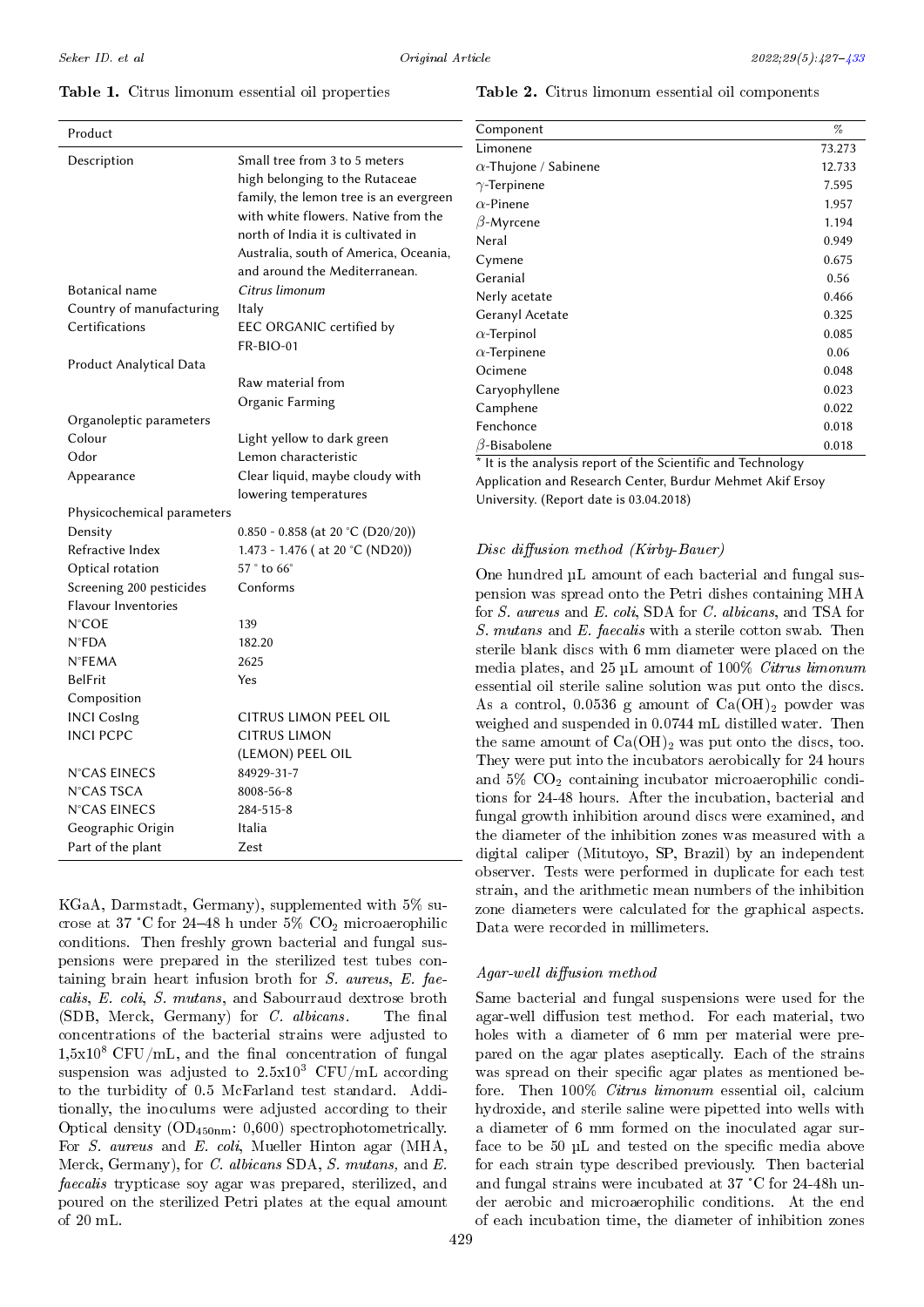| Type of Microorganism | Type of test medicament          | Concentration range     | MIC/MBC               |
|-----------------------|----------------------------------|-------------------------|-----------------------|
| Staphylococcus aureus | Citrus limonum essential oil (%) | $100\% - 0.19\%$        | $25 \%$               |
|                       | Calcium hydroxide (mg/mL)        | 720.43 mg/mL-1.40 mg/mL | 11.25 $mg/mL$         |
| Escherichia coli      | Citrus limonum essential oil (%) | $100\% - 0.19\%$        | 12.5 $%$              |
|                       | Calcium hydroxide (mg/mL)        | 720.43 mg/mL-1.40 mg/mL | 11.25 $mg/mL$         |
| Enterococcus faecalis | Citrus limonum essential oil (%) | $100\% - 0.19\%$        | $25 \%$               |
|                       | Calcium hydroxide (mg/mL)        | 720.43 mg/mL-1.40 mg/mL | $22.52 \text{ mg/mL}$ |
| Streptococcus mutans  | Citrus limonum essential oil (%) | $100\% - 0.19\%$        | 6.25 $%$              |
|                       | Calcium hydroxide (mg/mL)        | 720.43 mg/mL-1.40 mg/mL | 11.25 $mg/mL$         |
| Type of Microorganism | Type of test medicament          | Concentration range     | MIC/MFC               |
| Candida albicans      | Citrus limonum essential oil (%) | $100\% - 0.19\%$        | $12.5\%$              |
|                       | Calcium hydroxide (mg/mL)        | 720.43 mg/mL-1.40 mg/mL | $22.52$ mg/mL         |

Table 3. Minimum Inhibitory Concentration (MIC) and Minimum Bactericidal Concentration/Minimum Fungicidal Concentration (MBC/MFC) values

was measured with a digital caliper (Mitutoyo, SP, Brazil) by a blinded, independent observer. Tests were performed duplicate for each test strain, and the arithmetic mean numbers of the inhibition zone diameters were calculated for the graphical aspects.

# Determination of minimum inhibitory concentration  $(MIC)$

To obtain the MIC values of the agents in this study, the serial dilution method was used in 96-well microplates with U-shaped bottom.

Enterococcus faecalis, Escherichia coli, Staphylococcus aureus, Mueller-Hinton Agar (Merck KGaA, Darmstadt, Germany), Candida albicans Sabouraud dextrose medium (Merck KGaA, Darmstadt, Germany), and Streptococcus mutans tryptic soy medium (Merck KGaA, Darmstadt, Germany) in a dilution were performed.

First,  $100 \mu L$  media was placed in all wells except the first well. Then starting from the first well, the dilution process was continued by placing 100 µL of active substance in each well. Finally, the serial dilution process was completed by adding 100 µL of microorganisms to other wells, except for the negative control well.

The concentration range of Citrus limonum essential oil in this series dilution process was from 100% to 0.19%. The concentration range of calcium hydroxide was 720.43  $mg/mL$  to 1.40 mg/mL. The entire dilution process was repeated three times.

# Determination of minimum bactericidal concentration (MBC) and Minimum fungicidal concentration (MFC)

MBC and MFC were determined by taking 20 µL samples from each well and inoculating microorganisms into their own special agar media plates. Petri plates were incubated in the same traditional microbiological conditions and incubation periods as previously described. The minimum concentration at which no overgrown colonies were seen on the agar plates was set at MBC/MFC. The results were expressed in both MIC and MBC/MFC values. All the tests were performed three times. After incubation, the grown colonies were counted and calculated as CFU/mL.

<span id="page-3-0"></span>

Figure 2. Agar diffusion method results

# Results

The results of the agar diffusion method were shown in Figure 2.

For *Citrus limonum* essential oil in the agar well diffusion method, C. albicans reached the widest inhibition zone, while the narrowest inhibition zone was observed for E. faecalis. For calcium hydroxide, C. albicans again reached the widest inhibition zone, and the narrowest inhibition zone was observed to have S.mutans. Sterile saline did not form any zones.

For Citrus limonum essential oil in the agar disc diffusion method, C. albicans reached the widest inhibition zone, while the narrowest inhibition zone was spotted in S. aureus. For calcium hydroxide, C. albicans again reached the widest inhibition zone, and the narrowest zone of inhibition was found for E. faecalis. Sterile saline did not form any zones.

The MIC and MBC/MFC values are shown in Table 3.

The lowest MIC and MBC value for *Citrus limonum* essential oil was observed in S. mutans. This value was 6.25%. For calcium hydroxide, the lowest MIC and MBC values were recorded for S. aureus, E.coli, and S. mutans. This value was 11.25 mg/mL.

# Discussion

Today, in both dentistry and endodontics, the number of studies is increasing that provide evidence for the uses of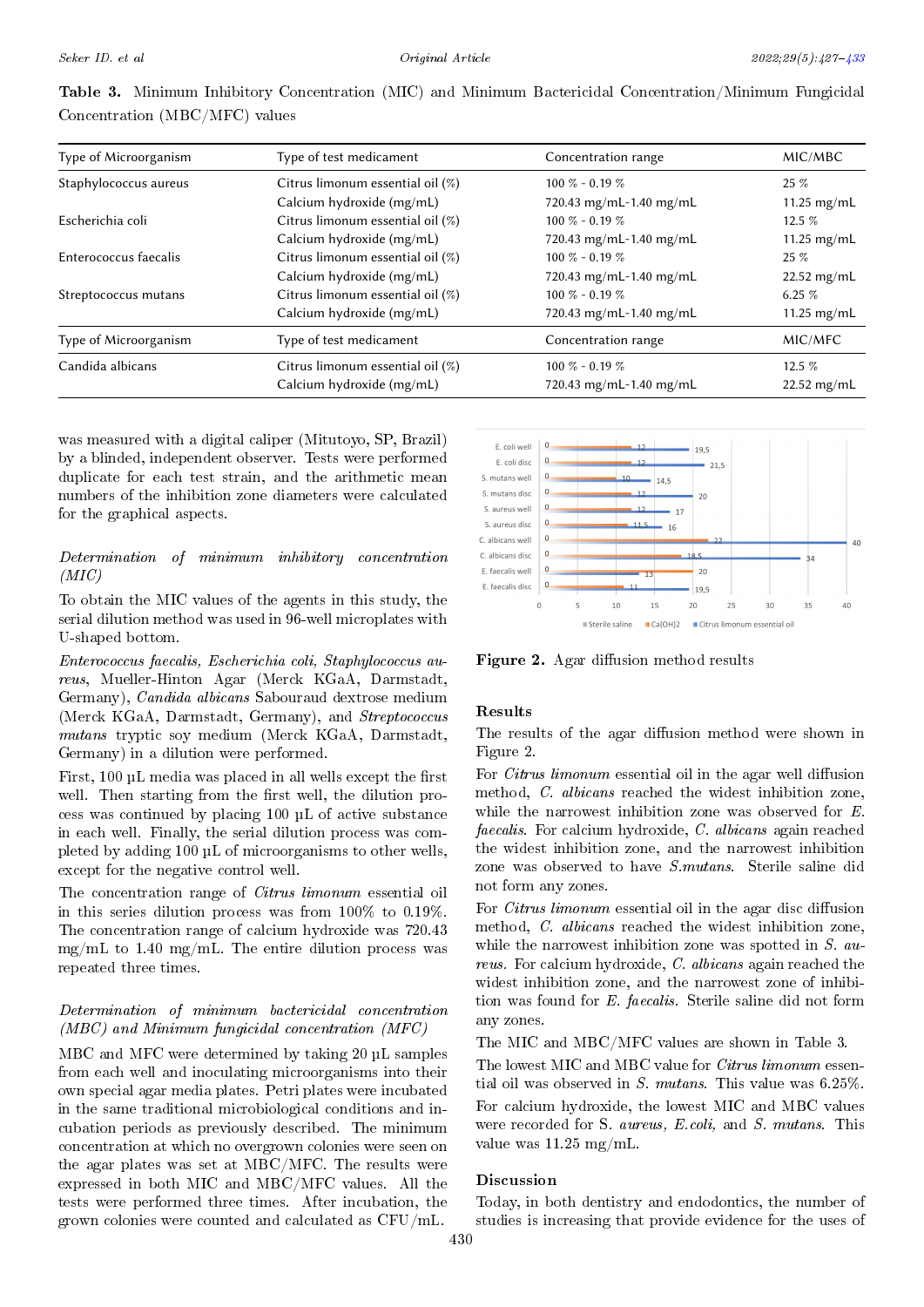medicinal plants. This, in turn, has created a widespread interest in the production of medicament, which is alternatively derived from more natural, sustainable, and natural products [3]. The constant increase in species resistant to synthetic drugs, antibiotics, and side effects have led researchers to look for herbal alternatives in endodontics, as well [14]. In endodontics, due to the cytotoxic reactions of most commercial intracanal drugs used and their inability to destroy bacteria in the dentin tubules, the idea of using biological drugs derived from natural plants in medicine is supported as an alternative.

Microorganisms inhibitions of essential oils show different action mechanisms and may have been partially based on microorganism hydrophobicity. As a result, fats affect the bilayer lipid structure of the cell membrane, interfere with the respiratory chain, and cause leakage of vital cell contents [15]. Disruption of bacterial enzyme systems is another potential action. Many components of essential oils permeabilize the cell membrane and can increase the penetration of antibiotics. The influence of bacterial enzyme systems may be another mechanism of action [16].

Citric and acidic fruits contain healthy and nutritive contents. The peels of *Citrus* fruits are rich in flavonoids, especially many polymethoxylated flavones, which are very rare in other plants. Chemical analysis of Citrus limonum essential oil shows that the highest concentration of the ingredient is limonene. The ratio of limonene indicated in the analysis report obtained from the manufacturer for our experimental material was determined as 73.27%. Antimicrobial, anti-inflammatory, antioxidant effects are especially thought to be caused by this component. It is believed that the antimicrobial action of terpenes such as limonene is the result of affecting the cytoplasmic membrane of microorganisms. It is suggested that possible mechanisms of action are loss of membrane integrity by accumulation in the cell membrane, inhibition of respiratory enzymes, and loss of proton motive force [17]. Its anti-inflammatory effect is believed to be caused by inhibition of TNF- $\alpha$  induced NF-KB translocation in fibroblasts and reduction of IL-6 levels [5].

The use of new antibacterial substances primarily requires antimicrobial sensitivity tests. For this purpose, our work was carried out in two stages. The effects of  $C$ .  $limonum$ on microorganisms that are often found in root canals were compared with the agar diffusion test with calcium hydroxide, traditionally applied. In our study, *Citrus limonum* essential oil was found to be more effective than calcium hydroxide on the tried microorganisms. This finding is in parallel with the findings of similar studies  $[7, 18-22]$ .

A wide variety of microorganisms such as Gram +, Gram -, anaerobic, aerobic and fungal can cause root canal infection. Enterococcus faecalis (E. faecalis), Candida albicans (C. albicans), Staphylococcus aureus (S. aureus), Streptococcus mutans (S. mutans), and Escherichia coli (E. coli) are microorganisms in which the effectiveness of antiseptics used in our study was evaluated. Any antiseptic that acts on them will likely affect other more sensitive microorganisms, as well.

Studies have shown that Enterococcus faecalis is the most commonly isolated species in stubborn infections that occur in root canal-treated teeth [23-25]. Enterococcus fae-

calis is a gram + facultative anaerobic bacterium commonly found in root canals [26]. Although untreated necrotic pulp teeth make up only a very small part of the initial flora, *enterococci* and especially  $E$  *faecalis* has been isolated in  $24\%$  to  $77\%$  of positive cultures of filled root canals that give signs of chronic apical periodontitis [27]. Located in the dentin tubules E. faecalis is resistant to the use of calcium hydroxide as an intracanal medicament [1, 28]. It can adhere to the dentin and form invasive biofilm into the dentin tubules, gaining the property of adaptation and cross-protection in the stress environment. This condition is effective in demonstrating resistance to intracellular antimicrobial processes [29]. Calcium hydroxide, traditionally used in endodontic therapy, is often found, especially in treatment relapses. Its inability to counter E. faecalis led researchers to look for different medicaments and try different activating methods. Laird  $et \ al.$  [20] evaporated a mixture of  $\emph{citrus}$  essential oil (Citri-V $\emph{TM}$  Orange: Bergamot, 1:1  $v/v$  on stainless steel by applying them to  $E.$  faecalis biofilms, and they ensured their complete elimination. Previous studies have also shown that *citrus* vapors disrupt cell membrane integrity, increase membrane permeability, cause loss of membrane potential, and reduce intracellular ATP [30]. In experimental conditions in our study, Citrus limonum essential oil is effective on  $E$ . faecalis and forms wider inhibition zones in the agar than calcium hydroxide. This result may be important in the antimicrobial material choice for endodontic retreatment cases together with the consideration of its solvent action on gutta-percha filling.

Streptococcus mutans is the main pathogenic agent most involved in dental plaque and responsible for dental caries. S. mutans is a facultative anaerobe, gram-positive coccus [31]. Liu et al. [21] determined that *Citrus limonum* essential oil effectively prevented the development of  $S.$  mutans from adhering to glass and saliva-coated enamel surfaces and stopped the transcription and enzyme activity of glycosyltransferase. Sun et al. [32] found that lemon (Citrus limonum) essential oil suppressed the expression of the  $luxS$  and  $srtA$  gene associated with biofilm formation and acid tolerance. They reported that S. mutans can reduce acid tolerance and biofilm formation.

Extraradicular biofilm of *Staphylococcus aureus* has been associated with refractory periapical disease in tissues and biomaterial surfaces [33]. It is a Gram-positive and facultative anaerobic microorganism. Staphylococci are pyogenic microorganisms; they are involved in the formation of abscesses and pus. They produce a large number of toxins and enzymes. Oliveira et al. [7] reported that Citrus  $limonum$  and  $Citrus$   $aurantium$  essential oils are effective in biofilms containing multiple species and that the reduction in germ load obtained with them does not only remain similar to sodium hypochlorite, but also more effective than chlorhexidine. Ali et al. [18] by investigating the effects of *Citrus limonum* extracts on *S. aureus*, *E.*  $\text{coli}, \text{ and } C. \text{ \textit{albicans}}$  through the agar diffusion test, determined the positive antimicrobial activity of methanolic extracts compared to the standards. Kumar et al. [19] tested the solvent extracts from C. sinensis and C. limonum on planktonic cultures of Staphylococcus aureus, Bacillus subtilis, Escherichia coli, Klebsiella pneumonia,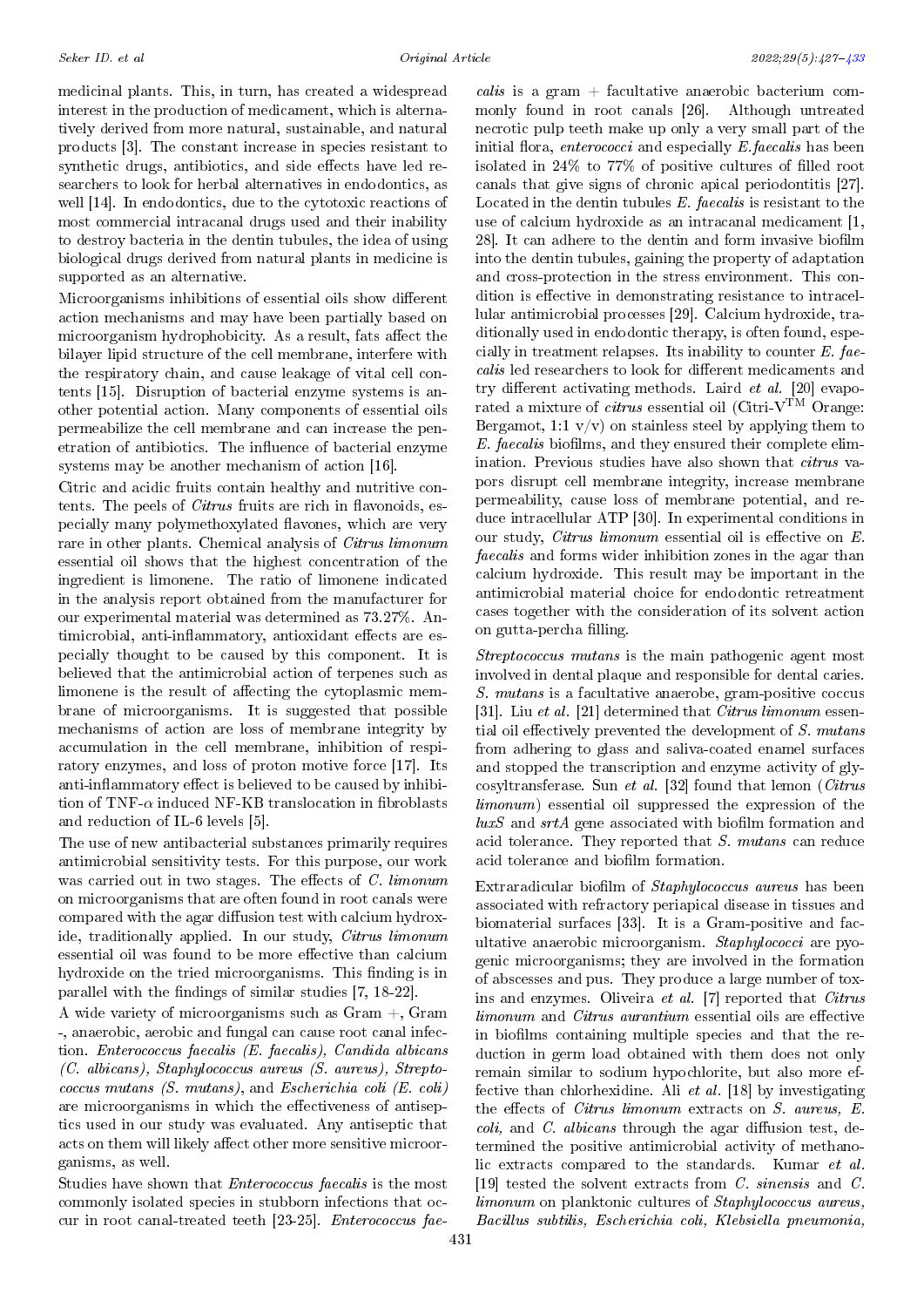and Salmonella typhi, and found them as potent as methicillin and penicillin.

Escherichia coli is a temporary colony in the oral cavity and can often be seen in long-term antibiotic treatments, immunodeficiency, and hospitalized patients. Endotoxin produced by this bacterium may play a role in the development of early periapical inflammatory lesions and bone resorption. In the study by Soković et al. [22] in the evaluation of certain essential oils, including C. limonum, it was found that its development was prevented in disc diffusion and microdilution tests in planktonic cultures of E. coli. Oliveira et al. [7] found similar results.

Candida albicans is part of the normal microbiota and is associated with failed endodontic treatments and is seen as a dentinophilic microorganism [34]. Lamine et al. [35] tested the essential oils of different citrus species, such as C. limonum, C. aurantium, C. reticulata, and C. sinensis on Candida albicans, Aspergillus flavus, Escherichia coli, Pseudomonas aeruginosa, Salmonella paratyphi B, Listeria monocytogenes, Staphylococcus aureus, and Bacillus subtilis. C. limonum has shown the highest antibacterial activity among other citrus essential oils.

Similarly, *C.limonum* essential oil was found to be effective on all these microorganisms in the agar test in our study. In the second phase of the study, MIC, MBC, and MFC tests were performed. The microdilution method is a safe test for determining microbial resistance to antimicrobial material. Minimal inhibition concentration indicates the lowest concentration required to prevent the noticeable reproduction of microorganisms. The biological balance between the toxicity and antimicrobial effects of drugs to be achieved at low densities should be the basic philosophy of root canal disinfection. It has been reported that moderate compounds will be sufficient to purify root canals from microorganisms, and their high concentrations will increase periapical inflammation. Studies on this subject show that canal disinfectants should be used at the lowest concentration where they can be effective. In our study, it was determined that *Citrus limonum* essential oil affected all microorganisms tried in dilution of 25% by determining minimum inhibition and minimum bactericidal/fungicidal concentrations on selected microorganisms. For S. mutans, this value was found to be 6.25%. For calcium hydroxide in our control group, this value was 11.25 mg/mL suspension in distilled water.

MIC value for  $C.$  limonum on different microorganisms was found to be between 25% and 6.25%. The work of Man et al. [36] have tested micellar and aqueous extracts of lemon (citrus limonum), frankincense (resin obtained from Boswellia sacra), myrtle (Myrtus communis), garden thyme (Thymus vulgaris), oregano (Origanum vulgare), and lavender (Lavandula angustifolia) essential oils on Staphylococcus aureus, Enterococcus faecalis, Escherichia coli, Klebsiella pneumoniae, and Pseudomonas aeruginosa. MIC value of micellar extract of C. limonum was between 12.5% and 6.3%; MBC value was between 6.3% and 50%; MIC, and MBC value of aqueous extract was  $>50\%$  and 25%. Lamine *et al.* [35] found MIC values for C. limonum in the range of  $1-4\%$ . Ben Hsouna et al.  $[6]$  evaluated the antimicrobial effects of C. limonum on Gram-positive (B. cereus, E. faecalis, P. aureus, P.

epidermis, B. subtilis, L. Monocytogenes, and M. luteus) and Gram-negative (P. aeruginosa, E.coli, P. Enteritidis, and K. pneumoniae) with inhibition zone and MIC values. They found  $C.$  limonum is as effective as a natural antimicrobial agent. Gucwa et al. [37] studied MIC and MFC values of essential oils of Thymus vulgaris, Citrus limonum, Pelargonium graveolens, Cinnamomum cassia, Ocimum basilicum, and Eugenia caryophyllus on C. albicans and C. glabrata isolates. They found C. limonum MIC and MFC values for C. albicans isolates range from  $0.005\%$  to  $2.5\%$ , and for C. glabrata isolates, a MIC value between 0.005% and 0.625%, and an MFC value between 0.005% and 1.25%.

Within the limits of the study, *Citrus limonum* has provided some encouraging results in eradicating major endodontic pathogens; S. aureus, E. coli, C. albicans, S. mutans, and E. faecalis in pure culture and was comparable with calcium hydroxide. This may be especially pertinent in cases of conventional endodontic retreatment where E. faecalis is the most commonly recovered bacterial species [25].

The weakness of our study is that it is being done in vitro conditions. In vivo conditions differ from the tube environment.  $E$ . faecalis withstands the effects of calcium hydroxide in the root canal; however, in our experimental conditions, calcium hydroxide is affected even at a suspension of 45.02 mg/mL. Drug resistance of microorganisms in the oral environment, the resistance of bacteria, adaptation to limited food sources, the interaction between microorganisms, host factors, inactivation by bacteria in the canal, anatomy of a root canal, and the ability of the drug to penetrate the dentin tissue and canal details should be taken into account. Effective substance density, incubation period, the temperature of the environment, pH and pollution level, amount of organic matter in the environment are important in the effectiveness of antiseptic substances. As microorganisms spread into the dentin tubules, intracanal drugs should also be able to penetrate the dentin tubules. The wetting properties of antiseptics are also gaining importance. In addition, biofilms and bacterial interaction are a general mechanism for bacteria to survive and are a virulence factor that plays an important role in development. In addition to the antibacterial effect, the prevention of bacterial adhesion should also be taken into account when irrigating and disinfecting root canals.

Another weakness of the study is the unstable, fragile and volatile structural properties of limonene, the main component of the oil we use. Limonene is sensitive to oxidative degradation resulting in a direct loss of activity [38]. Oxygen can easily deteriorate if it is not well protected from external factors such as light and temperature. In this sense, any temperature change can cause changes in its activity. In particular, the bacterial cell wall is thought to be more susceptible to limonene at low temperatures; this is because limonene is more volatile in increased heat [39, 40]. Furthermore, due to the hydrophobic nature of limonene and the inability to achieve a homogeneous distribution in water, it needs to be used in high concentrations to achieve antimicrobial yields.

These limitations indicate that it may be useful to resort to encapsulation techniques for more effective and durable